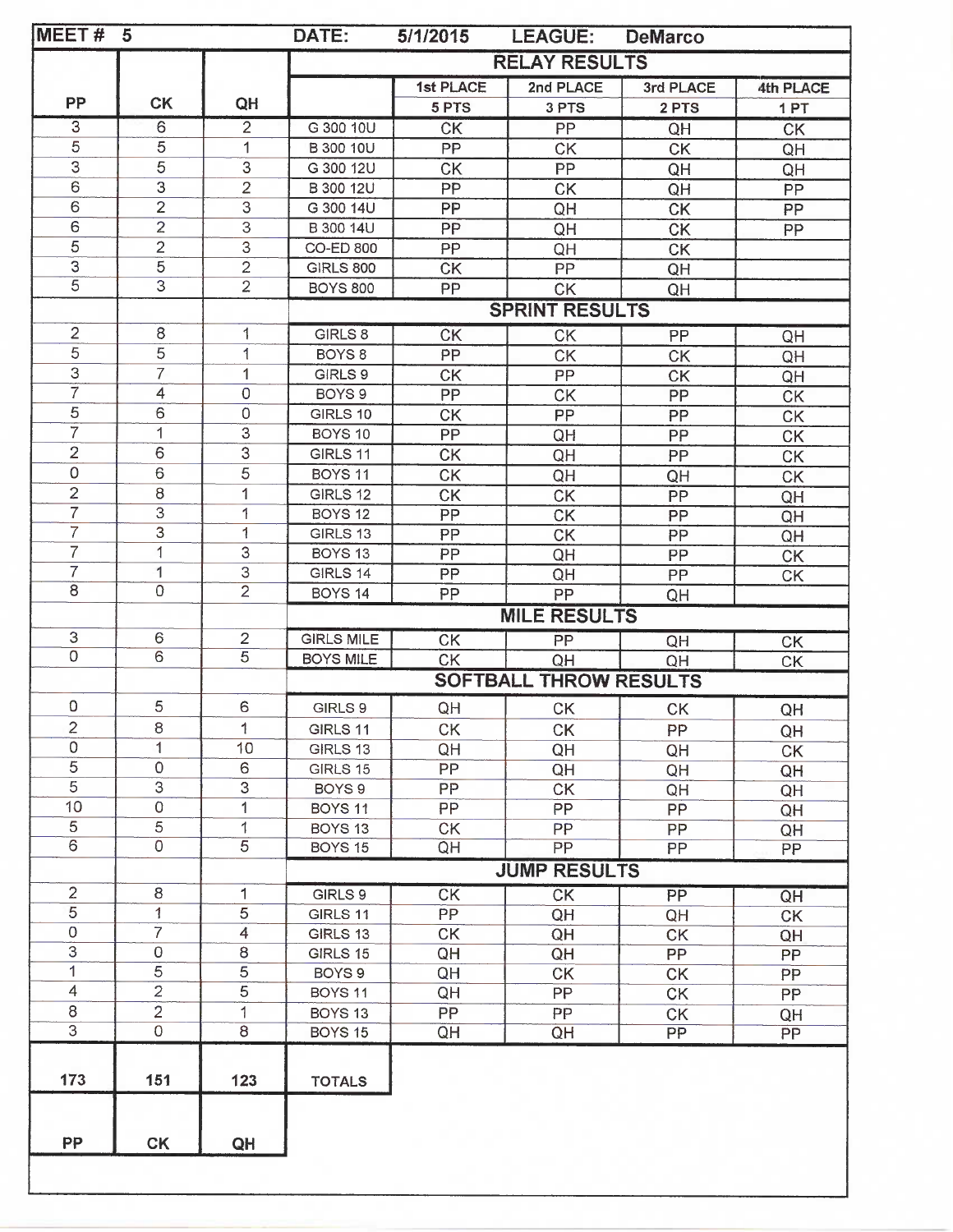|                 | <b>TRACK SHEET</b>                                                                                                                                                                                                                                                                                                                                                                                                                                             |                           | 300 RELAYS                                                                                |                                           | <b>MEET#</b>                    |                             | DATE: $5 - 1 - 15$                                             |                                                                                                                                                                                                                                                                  |                              |
|-----------------|----------------------------------------------------------------------------------------------------------------------------------------------------------------------------------------------------------------------------------------------------------------------------------------------------------------------------------------------------------------------------------------------------------------------------------------------------------------|---------------------------|-------------------------------------------------------------------------------------------|-------------------------------------------|---------------------------------|-----------------------------|----------------------------------------------------------------|------------------------------------------------------------------------------------------------------------------------------------------------------------------------------------------------------------------------------------------------------------------|------------------------------|
|                 |                                                                                                                                                                                                                                                                                                                                                                                                                                                                |                           | $\overline{2}$                                                                            |                                           | $\overline{3}$                  |                             | 4                                                              | 5                                                                                                                                                                                                                                                                | 6                            |
| G 10U           | $\mathcal{O}_{\text{R}}^{\text{I}}$<br>- 4<br>$\mathcal{A}_{\mathcal{E}}$                                                                                                                                                                                                                                                                                                                                                                                      | ŲP                        | $\mathcal{L}_{\mathfrak{I}}$<br>$\left  \cdot \right $                                    | $\mathbb{R}^2$                            | $\frac{1}{2}$                   |                             | $-54.7$                                                        | $_{\rm{no}}$                                                                                                                                                                                                                                                     | $\sim$                       |
| <b>B</b> 10U    | 5<br>0.2                                                                                                                                                                                                                                                                                                                                                                                                                                                       | K                         | $-621$                                                                                    |                                           | 3,3                             | D 1                         | 55.1                                                           |                                                                                                                                                                                                                                                                  | $\rightarrow$                |
| G 12U           | $-45.1$                                                                                                                                                                                                                                                                                                                                                                                                                                                        | PP                        | 47,4<br>m                                                                                 | $\mathcal{L}$<br>$\overline{\phantom{a}}$ | 463<br>m.                       | H                           | 49.6                                                           | $\blacksquare$                                                                                                                                                                                                                                                   | $\qquad \qquad \blacksquare$ |
| <b>B</b> 12U    | $\rho\rho$<br>$-45.0$                                                                                                                                                                                                                                                                                                                                                                                                                                          | $\Lambda$                 | L                                                                                         | OH                                        | 477                             |                             | 48.7<br>in,                                                    | $\qquad \qquad \blacksquare$<br>$\cdot$ string the string of the string of the string of the string of the string of the string of the string of the string of the string of the string of the string of the string of the string of the string of the string of | 100                          |
| G 14U           | $\rho\rho$<br>1/4, 7                                                                                                                                                                                                                                                                                                                                                                                                                                           | 24                        | $-46,$                                                                                    | CK                                        | $-46.7$                         | $\varphi \rho$              | 468<br>۰                                                       | $\sim$ .<br>$\Rightarrow$                                                                                                                                                                                                                                        | m                            |
| <b>B</b> 14U    | $\rho\rho$<br>$\begin{array}{ll} \mathbf{g} & \mathbf{g} \\ \mathbf{g} & \mathbf{g} \\ \mathbf{g} & \mathbf{g} \\ \mathbf{g} & \mathbf{g} \\ \mathbf{g} & \mathbf{g} \\ \mathbf{g} & \mathbf{g} \\ \mathbf{g} & \mathbf{g} \\ \mathbf{g} & \mathbf{g} \\ \mathbf{g} & \mathbf{g} \\ \mathbf{g} & \mathbf{g} \\ \mathbf{g} & \mathbf{g} \\ \mathbf{g} & \mathbf{g} \\ \mathbf{g} & \mathbf{g} \\ \mathbf{g} & \mathbf{g} \\ \mathbf{g} & \mathbf{g} \\ \mathbf$ | QU                        | 46.                                                                                       | $\sim$                                    | $-48.1$                         | PP                          | 49.9                                                           | œ                                                                                                                                                                                                                                                                |                              |
|                 |                                                                                                                                                                                                                                                                                                                                                                                                                                                                |                           |                                                                                           |                                           | <b>SPRINTS</b>                  |                             |                                                                |                                                                                                                                                                                                                                                                  |                              |
|                 | $-10.9$<br>ΛV                                                                                                                                                                                                                                                                                                                                                                                                                                                  | C                         | $-160$                                                                                    | $\rho\rho$                                | $-11.2$                         | $Q\mu$                      | $-11,9$                                                        | œ.                                                                                                                                                                                                                                                               | $\blacksquare$               |
| GIRLS 8         | E.<br>ASGER                                                                                                                                                                                                                                                                                                                                                                                                                                                    | E.                        | $\mathcal{C} \mathcal{A} \mathcal{C}$<br>O                                                | $\wp$                                     | amberti                         |                             | Ramos                                                          | $\mathbf{v}$                                                                                                                                                                                                                                                     |                              |
|                 | $\mathcal{P}\mathcal{P}$<br>10,5                                                                                                                                                                                                                                                                                                                                                                                                                               |                           | (0, 7)                                                                                    | $C$ , V                                   | $-10$                           | P                           | $-10.9$                                                        | $\overline{\phantom{0}}$                                                                                                                                                                                                                                         | w                            |
| BOYS 8          | N<br>N<br>Å<br>CC <sup>2</sup>                                                                                                                                                                                                                                                                                                                                                                                                                                 |                           | abstin                                                                                    | $\frac{1}{2}$                             | Ziemann                         |                             |                                                                |                                                                                                                                                                                                                                                                  |                              |
|                 |                                                                                                                                                                                                                                                                                                                                                                                                                                                                | $\mathcal{P} \mathcal{P}$ | 12.9<br>÷,                                                                                |                                           |                                 |                             | 4CO1                                                           | $\overline{\phantom{a}}$                                                                                                                                                                                                                                         |                              |
| GIRLS 9         | Provenic<br>斟                                                                                                                                                                                                                                                                                                                                                                                                                                                  |                           |                                                                                           |                                           | 13.3<br>onicent                 | QĤ                          | 13.4<br>w                                                      |                                                                                                                                                                                                                                                                  | $\blacksquare$               |
|                 | $\frac{3}{2}$<br>12.5<br>÷                                                                                                                                                                                                                                                                                                                                                                                                                                     | E.<br>$\mathcal{C}$       | Hannon<br>$-12.9$                                                                         | $\tilde{\mathbf{x}}$<br>P                 |                                 |                             | Jaworsk<br>13.9<br>$\overline{\phantom{a}}$                    |                                                                                                                                                                                                                                                                  |                              |
| <b>BOYS 9</b>   |                                                                                                                                                                                                                                                                                                                                                                                                                                                                |                           |                                                                                           |                                           | 13                              | $\mathcal{C}$ K             |                                                                | -                                                                                                                                                                                                                                                                | œ.                           |
|                 | Ienning                                                                                                                                                                                                                                                                                                                                                                                                                                                        | <b>Call</b>               | usack                                                                                     | h                                         | GPA)                            |                             | Lana                                                           |                                                                                                                                                                                                                                                                  |                              |
| <b>GIRLS 10</b> | $-12.5$                                                                                                                                                                                                                                                                                                                                                                                                                                                        |                           | $2\sqrt{2}$                                                                               | Ď                                         | $\mathcal{Z}_{\mathcal{C}}$     |                             | $-13.4$                                                        | $\overline{\phantom{a}}$                                                                                                                                                                                                                                         |                              |
|                 | WORKS                                                                                                                                                                                                                                                                                                                                                                                                                                                          |                           | $\label{eq:reduced} \mathcal{E} \left( \frac{1}{\lambda_{\text{c}}} \right)^2$<br>$e$ lic | M.M                                       | $\ell\approx 2$                 |                             | $\delta$ lini                                                  |                                                                                                                                                                                                                                                                  |                              |
| BOYS 10         | Ş                                                                                                                                                                                                                                                                                                                                                                                                                                                              | <b>A</b> Ser              | $-12.$                                                                                    |                                           | $-12.9$                         |                             | $-13.7$                                                        | up.                                                                                                                                                                                                                                                              | nm.                          |
|                 | 鬱<br>₽                                                                                                                                                                                                                                                                                                                                                                                                                                                         |                           | , Nowal                                                                                   | R                                         | Schenfie                        |                             | Herstel                                                        |                                                                                                                                                                                                                                                                  |                              |
| GIRLS 11        | ○<br><b>Harrison</b>                                                                                                                                                                                                                                                                                                                                                                                                                                           | 3H                        | $-12.1$                                                                                   | $\mathcal{P}$                             |                                 |                             | $-12,60$                                                       | me.                                                                                                                                                                                                                                                              | œ                            |
|                 |                                                                                                                                                                                                                                                                                                                                                                                                                                                                |                           | rdr.                                                                                      |                                           | nk n                            |                             | Damian                                                         |                                                                                                                                                                                                                                                                  |                              |
| <b>BOYS 11</b>  |                                                                                                                                                                                                                                                                                                                                                                                                                                                                | $\mathbb{R}^3$            | $\mathscr{L}$                                                                             | $\mathbb{R}$                              | Ç<br>J                          |                             | 13.3<br>w.                                                     | $\overline{\phantom{a}}$                                                                                                                                                                                                                                         | w,                           |
|                 |                                                                                                                                                                                                                                                                                                                                                                                                                                                                |                           | Rambin                                                                                    | W.                                        |                                 |                             | Scardino                                                       |                                                                                                                                                                                                                                                                  |                              |
| <b>GIRLS 12</b> | <b>Contract Contract Contract Contract</b>                                                                                                                                                                                                                                                                                                                                                                                                                     |                           | $\mathbb{Z}$<br>awa                                                                       | N                                         |                                 |                             | ×                                                              | $\blacksquare$                                                                                                                                                                                                                                                   | $\blacksquare$               |
|                 | $\cdot$ $\cdot$<br>$G \cup d$<br>Δ                                                                                                                                                                                                                                                                                                                                                                                                                             |                           | <b>MAR</b>                                                                                |                                           | ipas                            |                             | Katui                                                          | $\Delta$                                                                                                                                                                                                                                                         |                              |
| <b>BOYS 12</b>  | 7,                                                                                                                                                                                                                                                                                                                                                                                                                                                             |                           | $-$                                                                                       |                                           | 11.12                           | $\mathcal{G}^{\mathcal{G}}$ | -12<br>$\frac{1}{2}$                                           | $\blacksquare$                                                                                                                                                                                                                                                   | $\blacksquare$               |
|                 | U.B.N                                                                                                                                                                                                                                                                                                                                                                                                                                                          |                           | PPR                                                                                       | 趴                                         | 0.0011                          |                             | Sehm:                                                          |                                                                                                                                                                                                                                                                  |                              |
| GIRLS 13        | Ÿ                                                                                                                                                                                                                                                                                                                                                                                                                                                              |                           | $\overline{\phantom{0}}$                                                                  |                                           | Maria                           | QH                          | 2,9                                                            |                                                                                                                                                                                                                                                                  | -                            |
|                 | 红茶                                                                                                                                                                                                                                                                                                                                                                                                                                                             |                           |                                                                                           |                                           | Pinkowsk                        | 斜、                          | 自                                                              | QUERLIN                                                                                                                                                                                                                                                          |                              |
| <b>BOYS 13</b>  | Qp.                                                                                                                                                                                                                                                                                                                                                                                                                                                            | 藍                         | $\hat{\mathbf{g}}$                                                                        |                                           | $\mathbb{R}^3$                  |                             | $\mathbb{C}^{\infty}_{\infty}$<br>$\qquad \qquad \blacksquare$ | $\rightarrow$                                                                                                                                                                                                                                                    | $\mathbf{m}$                 |
|                 | $\Uparrow$<br>$\supset \hbar y$<br>a                                                                                                                                                                                                                                                                                                                                                                                                                           | 财.                        |                                                                                           |                                           | SANOY                           | Q                           | U                                                              |                                                                                                                                                                                                                                                                  |                              |
| <b>GIRLS 14</b> | <b>Collage Road</b>                                                                                                                                                                                                                                                                                                                                                                                                                                            | <b>RAN</b>                | $\mathcal{H}:\mathcal{L}$                                                                 |                                           |                                 |                             | 1.7                                                            | $\overline{\phantom{a}}$                                                                                                                                                                                                                                         | $\qquad \qquad \blacksquare$ |
|                 | mm                                                                                                                                                                                                                                                                                                                                                                                                                                                             |                           | $U_i$ ilde                                                                                |                                           | $\mathbb{C}$ l<br>$\frac{1}{2}$ | E.                          | $\sqrt{3}$<br>Hard                                             |                                                                                                                                                                                                                                                                  |                              |
| <b>BOYS 14</b>  | 10.3<br>w                                                                                                                                                                                                                                                                                                                                                                                                                                                      |                           | ll et                                                                                     |                                           | 12.9<br>₩.                      |                             | $\overline{\phantom{0}}$                                       | $\frac{1}{2}$                                                                                                                                                                                                                                                    | œ                            |
|                 | $\mathcal{L} \subset \mathcal{L} \subset \mathcal{L}$                                                                                                                                                                                                                                                                                                                                                                                                          |                           | MULTON                                                                                    | $\sum_{i=1}^{n}$                          | AIC<br>$\sqrt[n]{N}$            | $\xi$ .                     |                                                                |                                                                                                                                                                                                                                                                  |                              |
|                 |                                                                                                                                                                                                                                                                                                                                                                                                                                                                |                           |                                                                                           |                                           | <b>MILE</b>                     |                             |                                                                |                                                                                                                                                                                                                                                                  |                              |
| <b>GIRLS</b>    | $-7.05$                                                                                                                                                                                                                                                                                                                                                                                                                                                        |                           | 7.08                                                                                      | G Li                                      | $-8.07$                         |                             | $-6.17$                                                        | w                                                                                                                                                                                                                                                                | $\blacksquare$               |
|                 | KUSSO                                                                                                                                                                                                                                                                                                                                                                                                                                                          |                           | annon                                                                                     |                                           | Klason                          |                             | Runcke                                                         |                                                                                                                                                                                                                                                                  |                              |
| <b>BOYS</b>     | (c, 2)<br>V<br>$\qquad \qquad \blacksquare$                                                                                                                                                                                                                                                                                                                                                                                                                    |                           | $-i$                                                                                      | N.                                        | (0.57)                          | c <sub>k</sub>              | $-7,06$                                                        | u,                                                                                                                                                                                                                                                               | $\blacksquare$               |
|                 | S. R. C. Kong                                                                                                                                                                                                                                                                                                                                                                                                                                                  | K                         | CMOINO                                                                                    | 蜡.                                        | Ruicale.                        | 科                           | Damian                                                         |                                                                                                                                                                                                                                                                  |                              |
|                 |                                                                                                                                                                                                                                                                                                                                                                                                                                                                |                           |                                                                                           |                                           | 800 RELAYS                      |                             |                                                                |                                                                                                                                                                                                                                                                  |                              |
|                 | D<br>$-2095$                                                                                                                                                                                                                                                                                                                                                                                                                                                   |                           | $-\frac{1}{2}$<br>$\frac{3}{2}$                                                           |                                           | $-284.0$                        |                             | -                                                              | ۰                                                                                                                                                                                                                                                                | $\equiv$                     |
| CO-ED           |                                                                                                                                                                                                                                                                                                                                                                                                                                                                |                           |                                                                                           |                                           |                                 |                             |                                                                |                                                                                                                                                                                                                                                                  |                              |
| <b>GIRLS</b>    | Ĉ<br>$-205.1$<br>PP                                                                                                                                                                                                                                                                                                                                                                                                                                            |                           | $-20$                                                                                     | 高兵                                        | $-218.8$                        |                             |                                                                | we                                                                                                                                                                                                                                                               | $\blacksquare$               |